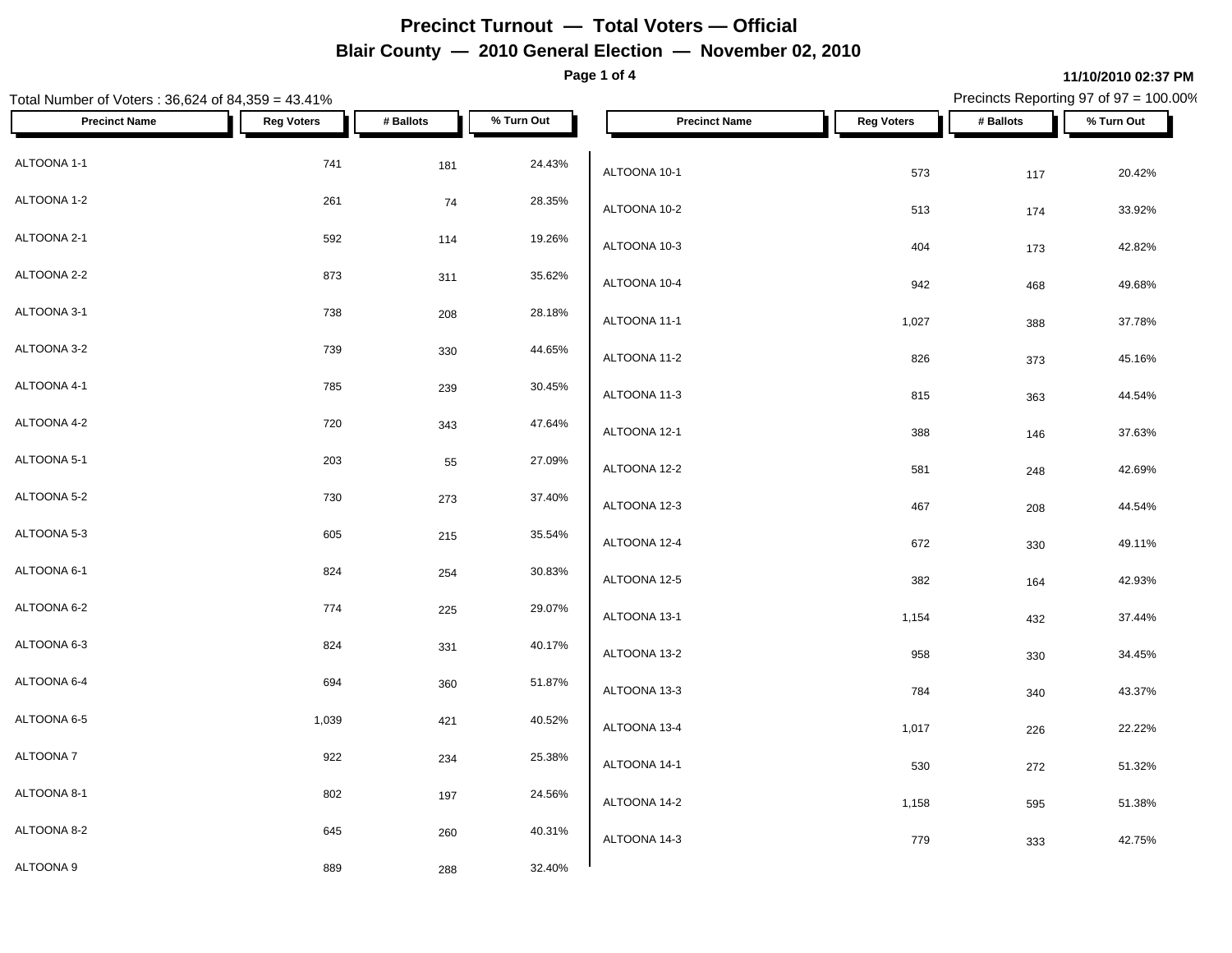**Page 2 of 4**

### Total Number of Voters : 36,624 of 84,359 = 43.41% Precincts Reporting 97 of 97 = 100.00% **Precinct Name Reg Voters # Ballots % Turn Out Precinct Name Reg Voters # Ballots % Turn Out**  $\textsf{ALTOONA 14-4} \quad \textcolor{red}{\textsf{14-4}} \quad \textcolor{red}{\textsf{1,150}} \quad \textcolor{red}{\textsf{582}} \quad \textcolor{red}{\textsf{50.61\%}} \quad \textcolor{red}{\textsf{1,251\%}} \quad \textcolor{red}{\textsf{1,251\%}} \quad \textcolor{red}{\textsf{1,251\%}} \quad \textcolor{red}{\textsf{1,251\%}} \quad \textcolor{red}{\textsf{1,251\%}} \quad \textcolor{red}{\textsf{1,251\%}} \quad \textcolor{red}{\textsf{1,25$ ALLEGHENY 1 1,844 795 43.11% 1, ALLEGHENY 2 1,681 743 44.20% ALLEGHENY 3 360 144 40.00% ALLEGHENY 4 815 372 45.64%  $\text{ANTIS TWP 1}$  1,830 857 46.83%  $\bigcup_{1,9,1,1}\text{PAYGPIPGC}$  $\text{ANTIS TWP 2}$  1,145 546 47.69%  $\bigcup_{1,1}\{1,1\}$ ANTIS TWP 3 1,423 684 48.07% 1,100 J DAY CRIPS 2 BELLWOOD BORO 1,208 496 41.06% BLAIR - CATFISH 1,163 545 46.86% JUNIATA TWP BLAIR - E HOLBG 2,264 1,121 49.51% CATHARINE TWP 506 282 55.73% DUNCANSVILLE  $\begin{array}{cccc} 894 & 408 & 45.64\% \\ 894 & 408 & 45.64\% \end{array}$ FRANKSTOWN TWP1 **1** 446 257 57.62% LOGAN TWP 4 FRANKSTOWN TWP2 2,800 2,800 1,374 49.07% LOGAN TWP 5 FRANKSTOWN TWP3 2,853 2,853 1,413 49.53% LOGAN TWP 6 FREEDOM TWP 1 **717** 359 50.07% LOGAN TWP 7 FREEDOM TWP 2  $1,385$   $593$   $42.82\%$   $...$   $1,1385$ GREENFIELD TWP1 **853** 316 33.16% GREENFIELD TWP2 125 125 62 49.60% GREENFIELD TWP3 1,100 461 41.91% HOLLIDAYSBURG 1 **485** 172 35.46% HOLLIDAYSBURG 2 583 267 45.80% HOLLIDAYSBURG 3 388 388 388 388 30.41% HOLLIDAYSBURG 4 599 296 49.42% HOLLIDAYSBURG 5 571 283 49.56% HOLLIDAYSBURG 6 803 406 50.56% HOLLIDAYSBURG 7 535 248 46.36% HUSTON TWP **761** 2003 52.96%  $JUNIATA$  TWP  $736$   $354$   $48.10\%$ LOGAN TWP 1 1,432 633 44.20% LOGAN TWP 2 2 2 2 2 2 2 3 2 3 3 48.46% 1,626 2 3 48.46% 2 3 48.46% 2 3 48.46% 2 3 48.46% 2 3 48.46% 2 3 48.46% LOGAN TWP 3 841 435 51.72% LOGAN TWP 4 1,231 541 43.95%  $\,$  LOGAN TWP 5  $\,$  1,235  $\,$  609  $\,$  49.31%  $\,$ LOGAN TWP 6 1,833 717 39.12%  $\,$  LOGAN TWP 7  $\,$  616  $\,$  298  $\,$  48.38%  $\,$ MARTINSBURG 1 587 305 51.96% MARTINSBURG 2 2 2 372 49.53%

#### **11/10/2010 02:37 PM**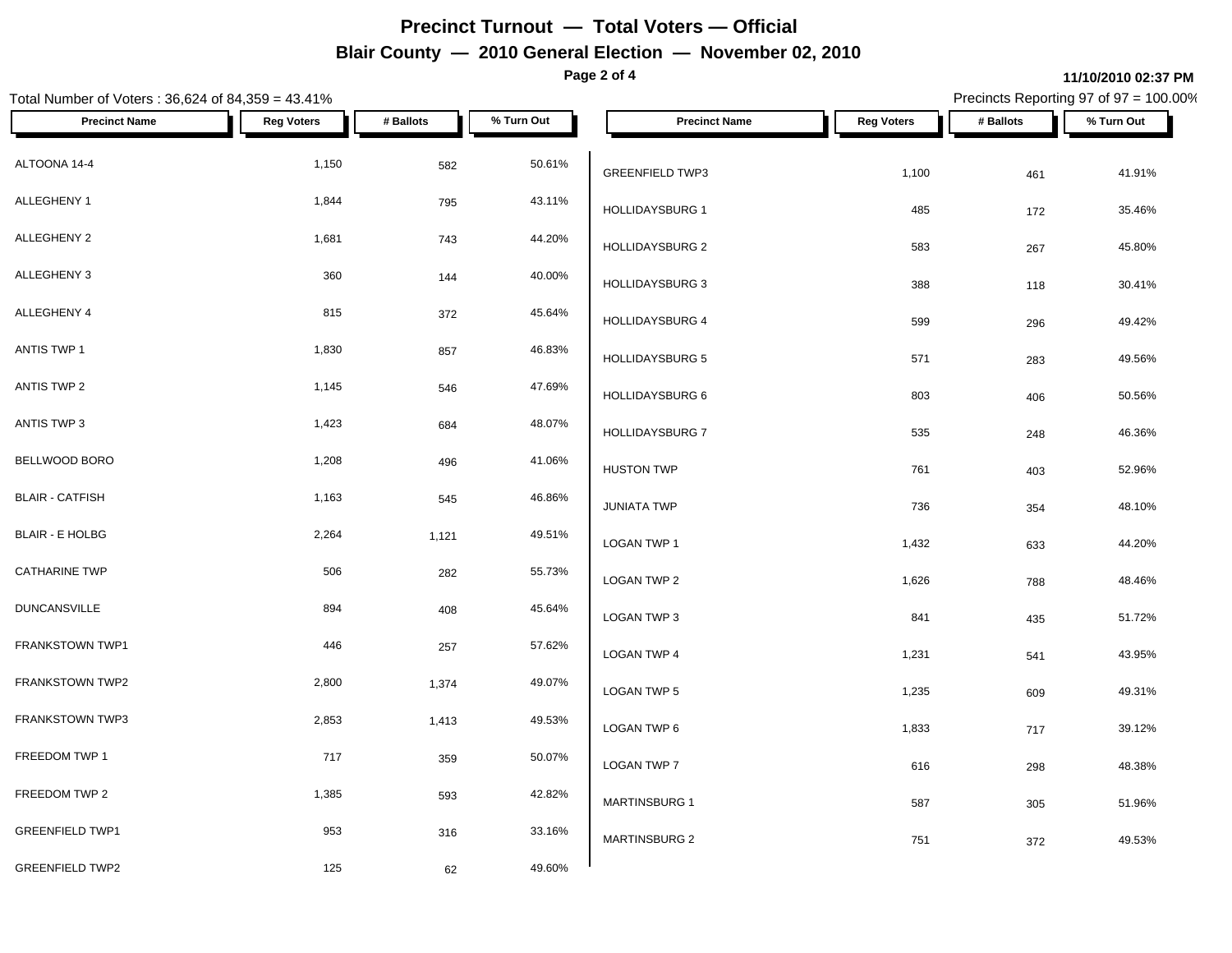**Page 3 of 4**

**11/10/2010 02:37 PM**

| Total Number of Voters: 36,624 of 84,359 = 43.41% |                   |            |            |                      |                   | Precincts Reporting 97 of 97 = 100.00% |            |
|---------------------------------------------------|-------------------|------------|------------|----------------------|-------------------|----------------------------------------|------------|
| <b>Precinct Name</b>                              | <b>Reg Voters</b> | # Ballots  | % Turn Out | <b>Precinct Name</b> | <b>Reg Voters</b> | # Ballots                              | % Turn Out |
| NEWRY BORO                                        | 176               | ${\bf 78}$ | 44.32%     |                      |                   |                                        |            |
| NORTH WOODBURY                                    | 1,715             | 862        | 50.26%     |                      |                   |                                        |            |
| ROARING SPG 1                                     | 404               | 134        | 33.17%     |                      |                   |                                        |            |
| ROARING SPG 2                                     | 647               | 334        | 51.62%     |                      |                   |                                        |            |
| ROARING SPG 3                                     | 526               | 261        | 49.62%     |                      |                   |                                        |            |
| SNYDER TWP 1                                      | 960               | 407        | 42.40%     |                      |                   |                                        |            |
| SNYDER TWP 2                                      | 1,231             | 545        | 44.27%     |                      |                   |                                        |            |
| <b>TAYLOR TWP</b>                                 | 1,709             | 832        | 48.68%     |                      |                   |                                        |            |
| TYRONE TWP 1                                      | 562               | 304        | 54.09%     |                      |                   |                                        |            |
| TYRONE TWP 2                                      | 626               | 337        | 53.83%     |                      |                   |                                        |            |
| TYRONE BORO 1                                     | 600               | 281        | 46.83%     |                      |                   |                                        |            |
| TYRONE BORO 2                                     | 485               | 189        | 38.97%     |                      |                   |                                        |            |
| TYRONE BORO 3                                     | 456               | 157        | 34.43%     |                      |                   |                                        |            |
| TYRONE BORO 4                                     | 313               | 104        | 33.23%     |                      |                   |                                        |            |
| TYRONE BORO 5                                     | 341               | 140        | 41.06%     |                      |                   |                                        |            |
| TYRONE BORO 6                                     | 655               | 361        | 55.11%     |                      |                   |                                        |            |
| TYRONE BORO 7                                     | 549               | 232        | 42.26%     |                      |                   |                                        |            |
| WILLIAMSBURG                                      | 855               | 379        | 44.33%     |                      |                   |                                        |            |
| WOODBURY TWP                                      | 904               | 439        | 48.56%     |                      |                   |                                        |            |
| Totals:                                           | 84,359            | 36,624     | 43.41%     |                      |                   |                                        |            |